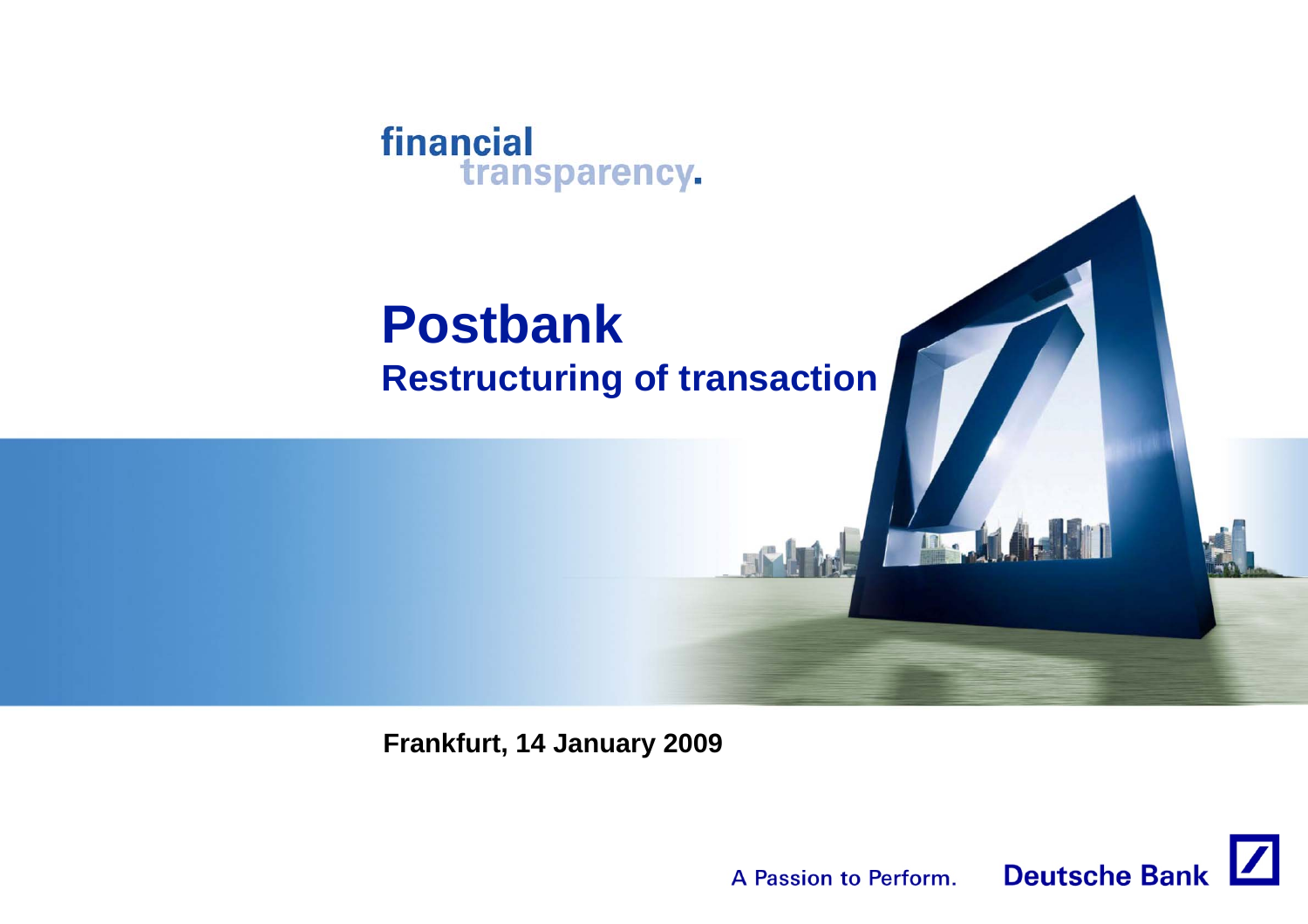

## **Summary**

| <b>Rationale of</b><br>restructuring                                | Reconfirmation of Deutsche Bank's high strategic interest in Deutsche Postbank<br>Reduced initial capital consumption from EUR 2.2 bn to expected EUR 1.0 bn<br>New transaction structure increases flexibility for Deutsche Bank<br>$\mathcal{L}^{\mathcal{A}}$                                                                                                                                                                                                                                                                                                                                                                                                                                                      |
|---------------------------------------------------------------------|-----------------------------------------------------------------------------------------------------------------------------------------------------------------------------------------------------------------------------------------------------------------------------------------------------------------------------------------------------------------------------------------------------------------------------------------------------------------------------------------------------------------------------------------------------------------------------------------------------------------------------------------------------------------------------------------------------------------------|
| Key elements of<br>transaction<br>structure                         | ■ Acquisition of initial tranche of 22.9% (i.e. 50 million Postbank shares) expected against<br>issuance of 50 million new Deutsche Bank shares (contribution in kind) with a<br>volume of EUR 1.1 bn<br>Mandatory exchangeable bond of EUR 2.7 bn issued by Post will be settled in 3 years with<br>60 million Postbank shares (27.4%)<br>■ Optional (third) tranche of 26.4 million Postbank shares (12.1%) via put and call options after<br>conversion of the exchangeable; present value of the put option is EUR 1.1 bn<br>Restructuring based on previous valuation; present value of transaction of EUR 4.9 bn<br>$\blacksquare$ The value for each tranche of the transaction may be adjusted before closing |
| Unchanged<br>benefits of a<br>controlling<br>stake<br>(if acquired) | Unique distribution platform<br>Leading European retail bank with pre-eminent position in home market Germany<br>Expanding contribution of Deutsche Bank's "stable" businesses<br>Significant step forward in retail business / "twin-pillar" model<br>Leverage Postbank's strong retail deposit base                                                                                                                                                                                                                                                                                                                                                                                                                 |

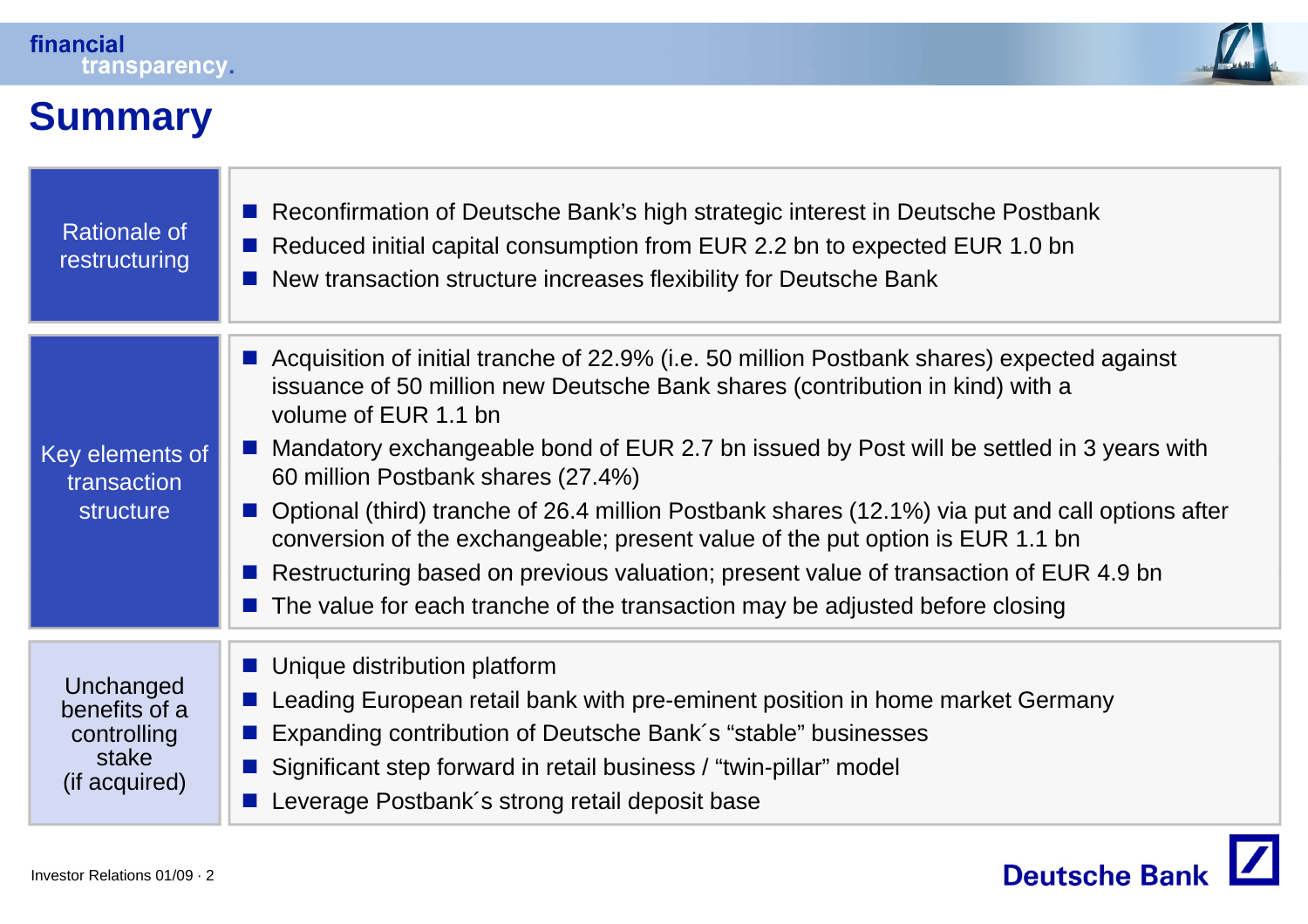

## **Postbank s' shareholder structure before and after transaction**

#### **Current Postbank shareholder structure Postbank Restructured transaction**

|                                                       | <b>Shares</b> | <b>Stake</b> |                     |
|-------------------------------------------------------|---------------|--------------|---------------------|
| <b>Stake of Deutsche Post</b><br>pre-capital increase | 82.0m         | 37.5%        | A                   |
| <b>Take-up Deutsche Post</b><br>in capital increase   | 54.4m         | 24.9%        | B<br>$\overline{C}$ |
|                                                       |               |              |                     |
| Sub-total                                             | 136.4m        | 62.3%        |                     |
| Free float                                            | 82.4m         | 37.7%        |                     |
| <b>Total</b>                                          | 218.8m        | 100.0%       |                     |

#### **Restructured transaction**

| <b>ce</b>     |                             | <b>Shares</b> | <b>Stake</b> |
|---------------|-----------------------------|---------------|--------------|
| $\%$          | Initial tranche<br>A        | 50.0m         | 22.9%        |
| $\frac{1}{2}$ | Mandatory exchangeable<br>B | 60.0m         | 27.4%        |
|               | Put / call option<br>C      | 26.4m         | 12.1%        |
| $\frac{1}{2}$ | <b>Sub-total</b>            | 136.4m        | 62.3%        |
| $\frac{1}{2}$ | Free float                  | 82.4m         | 37.7%        |
| ℅             | <b>Total</b>                | 218.8m        | 100.0%       |
|               |                             |               |              |

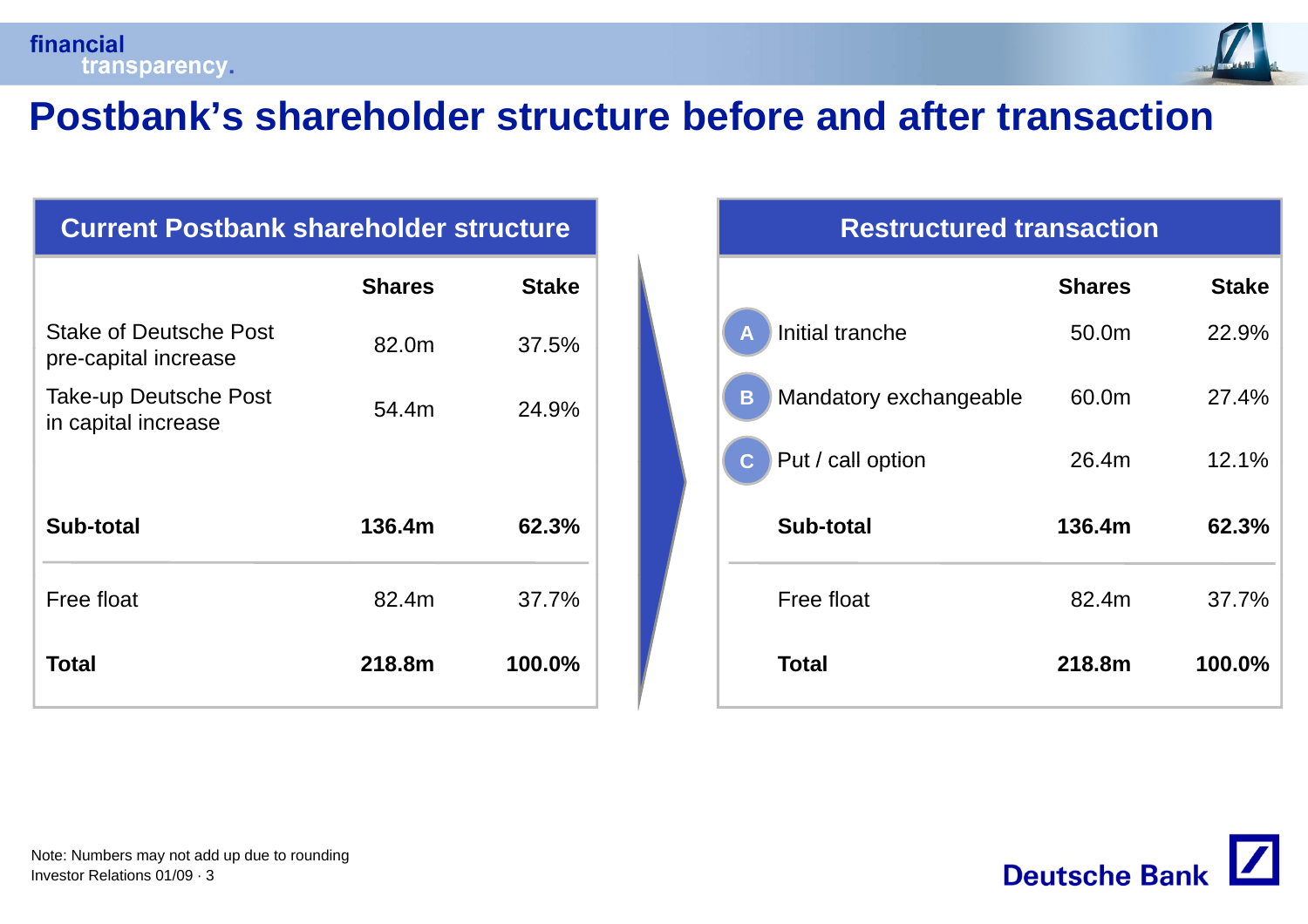

## **Instruments of the new transaction structure**

|             | Initial tranche<br>(22.9%)                  | Acquisition of 50 million Postbank shares expected against issuance of 50 million new DB shares<br>(contribution in kind) with a volume of EUR 1.1 bn using existing authorized capital<br>Deutsche Post will become Deutsche Bank's largest shareholder holding approx. 8.1%; Lock-ups until end<br>of April and mid June 2009 for 50% each. Partners have agreed to apply measures designed to minimize<br>impact on Deutsche Bank's market value<br>Until the end of the lock-up period certain hedging mechanisms are permissible and partially intended |
|-------------|---------------------------------------------|--------------------------------------------------------------------------------------------------------------------------------------------------------------------------------------------------------------------------------------------------------------------------------------------------------------------------------------------------------------------------------------------------------------------------------------------------------------------------------------------------------------------------------------------------------------|
| B           | <b>Mandatory</b><br>exchangeable<br>(27.4%) | Acquisition of 60 million Postbank shares after 3 years via a mandatory exchangeable in Postbank shares<br>$\mathcal{L}^{\text{max}}$<br>At closing, Deutsche Post issues a zero-coupon bond with an expected volume of EUR 2.7 bn, a maturity of<br>3 years and an interest rate of 4% p.a.; mandatory conversion of the bond incl. interest into 60 million<br>Postbank shares<br>Underlying shares will be pledged to Deutsche Bank until conversion                                                                                                      |
| $\mathbf C$ | Put / call<br>option<br>$(12.1\%)$          | Deutsche Bank writes a put option to Post for 26.4 million Postbank shares (remaining 12.1% stake)<br>Exercise period: 3 years after closing of initial tranche for 1 year<br>DB provides security for the put option through a cash collateral issued at closing<br>Pledge of Postbank shares to Deutsche Bank as security for repayment of the cash collateral<br>Call option for Deutsche Bank on same 26.4 million Postbank shares (remaining 12.1% stake)<br>Exercise period: 3 years after closing of initial tranche for 1 year                       |
|             | Non-financial<br>terms                      | Obligation for both Post and Deutsche Bank to participate in potential Postbank capital increases on a pro-<br>rata basis for a period of 3 years<br>Mandatory exchangeable and cash collateral for the put option will provide Deutsche Post with liquid funds<br>of expected EUR 3.8 bn whereof EUR 3.1 bn have already been transferred on 2 January 2009<br>Closing will take place by 27 February 2009 at the latest<br>Anti-trust approvals required                                                                                                   |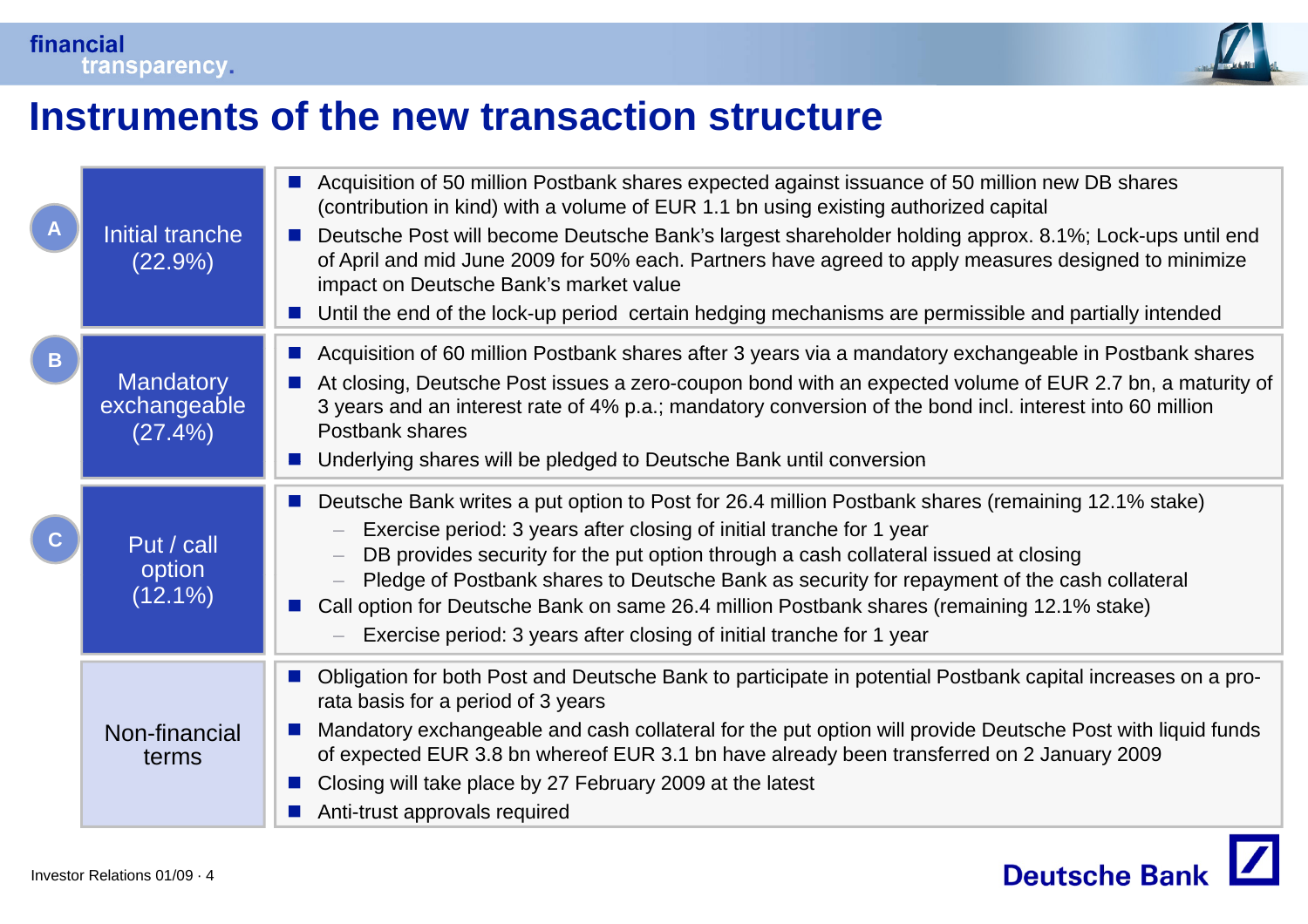



#### **Timeline of the new transaction structure**



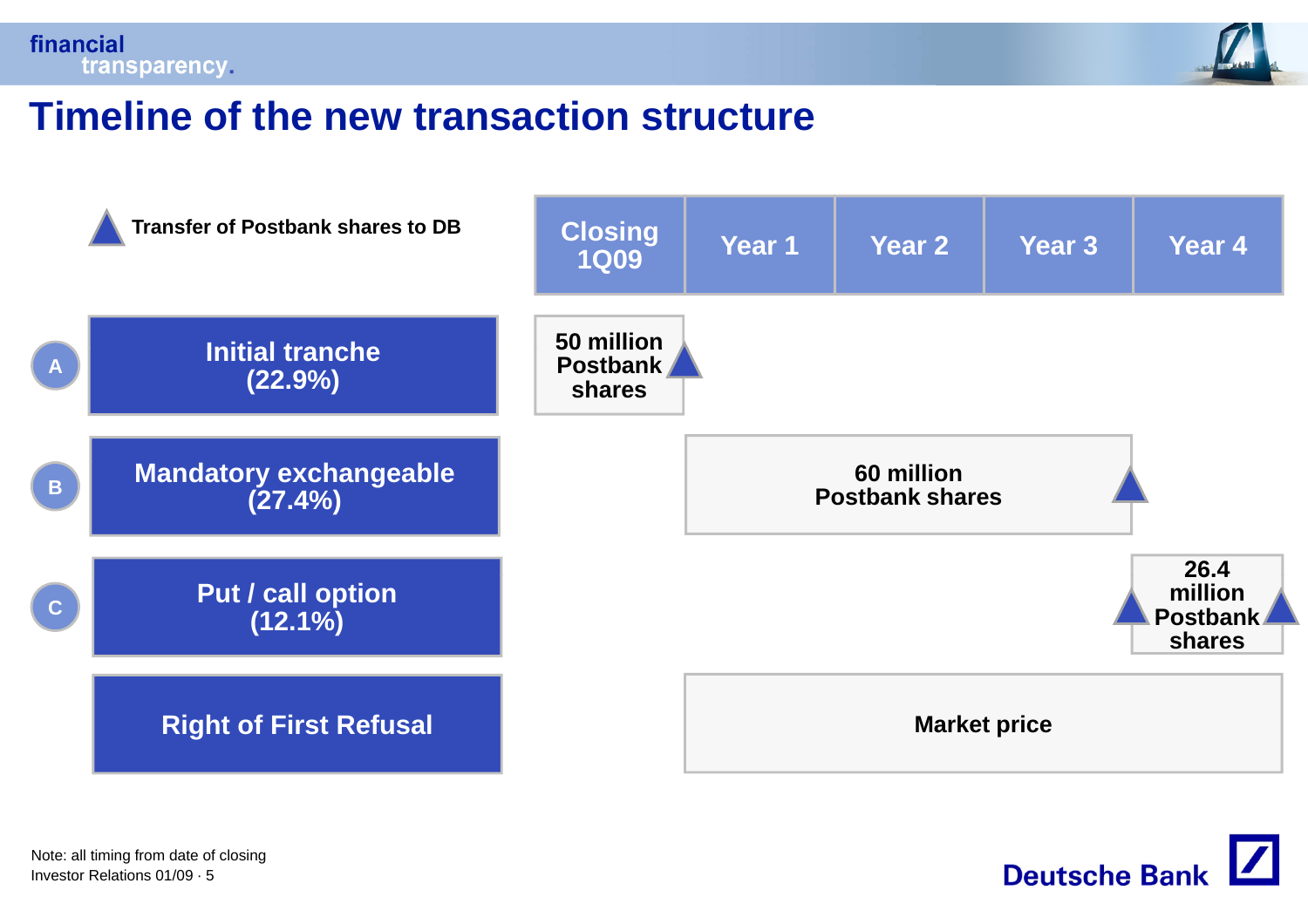



### **Ownership structure after closing of initial tranche**



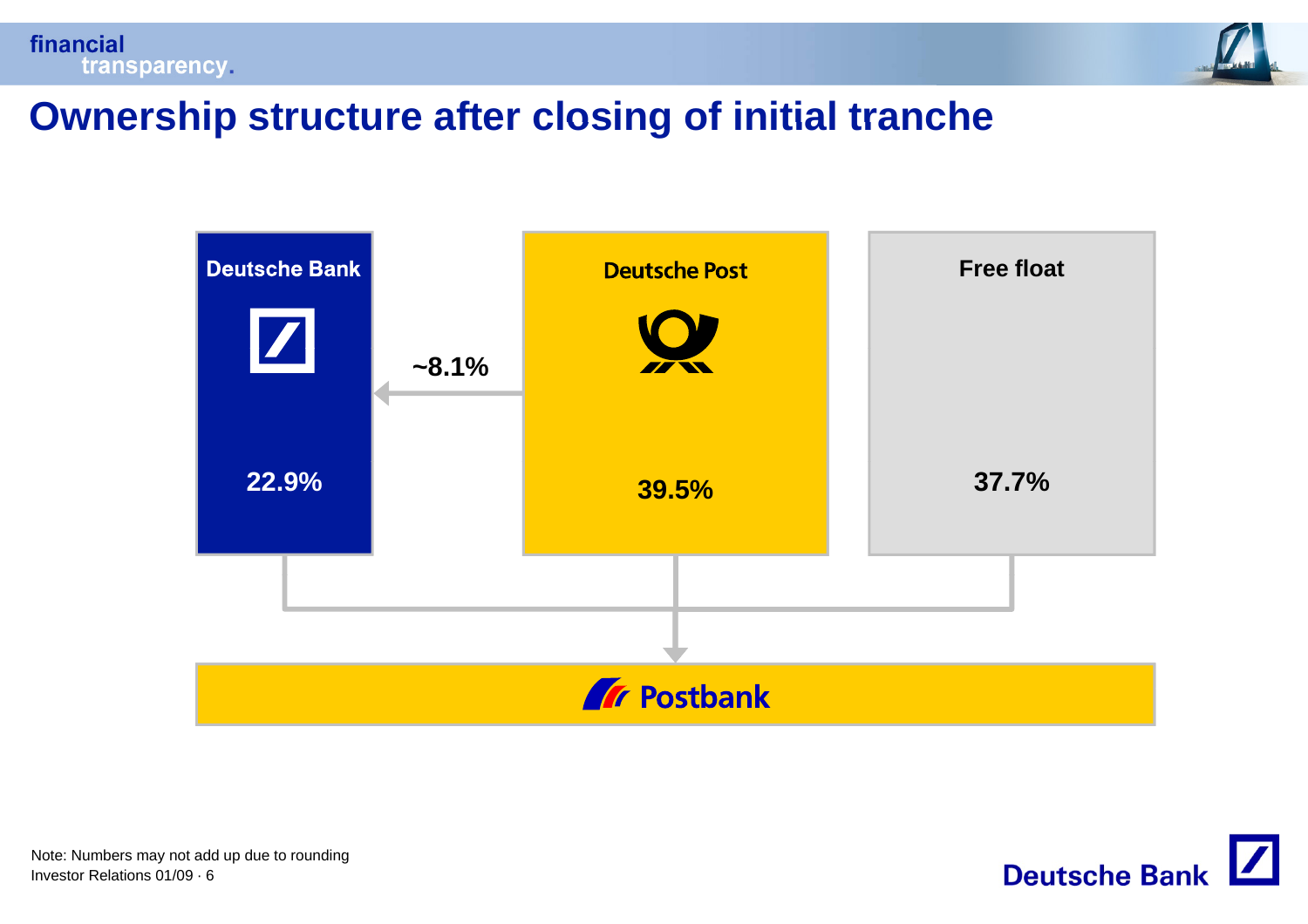#### financial transparency.



# **Tier 1 capital consumption**

In EUR bn